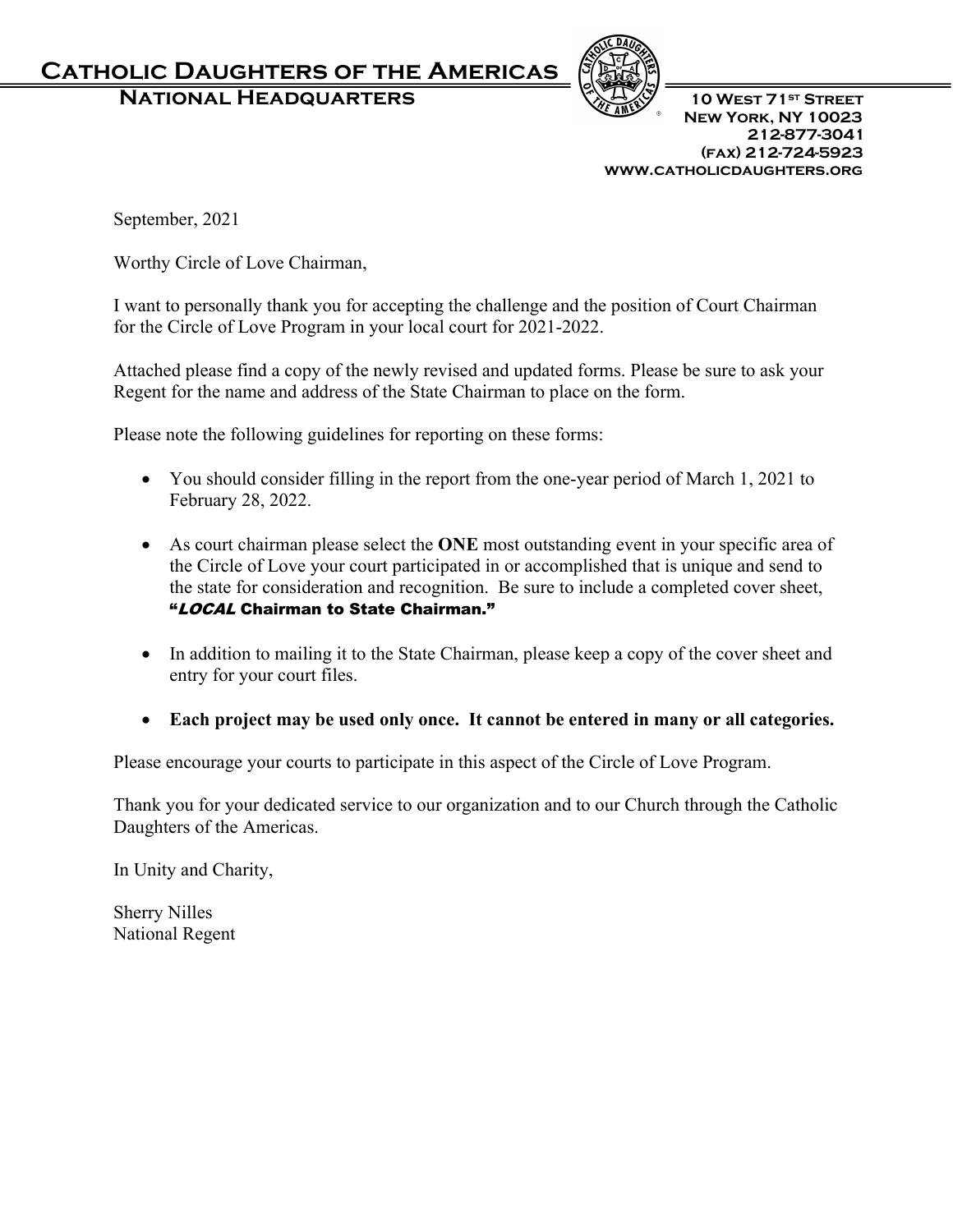|                                                                                  | <b>Local Court to State Chairman</b><br>Catholic Daughters of the Americas <sup>®</sup><br><b>Circle of Love Reporting Form</b><br>March 1, 2021-February 28, 2022 | <b>LEADERSHIP</b> |  |  |
|----------------------------------------------------------------------------------|--------------------------------------------------------------------------------------------------------------------------------------------------------------------|-------------------|--|--|
|                                                                                  |                                                                                                                                                                    |                   |  |  |
|                                                                                  |                                                                                                                                                                    |                   |  |  |
|                                                                                  |                                                                                                                                                                    |                   |  |  |
|                                                                                  |                                                                                                                                                                    |                   |  |  |
| $City$ $Zip$ $Zip$                                                               |                                                                                                                                                                    |                   |  |  |
| Local Court Chairman: Please fill out this form (Print/Type) and mail to:        |                                                                                                                                                                    |                   |  |  |
|                                                                                  |                                                                                                                                                                    |                   |  |  |
| Address__924 N Division Ave______________City__Madison__________________________ |                                                                                                                                                                    |                   |  |  |
| State_SD_______________Zip_57042____ Email_talleya@pluto.dsu.edu________________ |                                                                                                                                                                    |                   |  |  |
| <b>Title of the Project</b>                                                      |                                                                                                                                                                    |                   |  |  |

Describe **fully ONE project** in the **Circle of Love** program for **Leadership** done by your court this past year. What was the goal for the activity? How many were involved? What impact did the activity have on your court, parish, or community?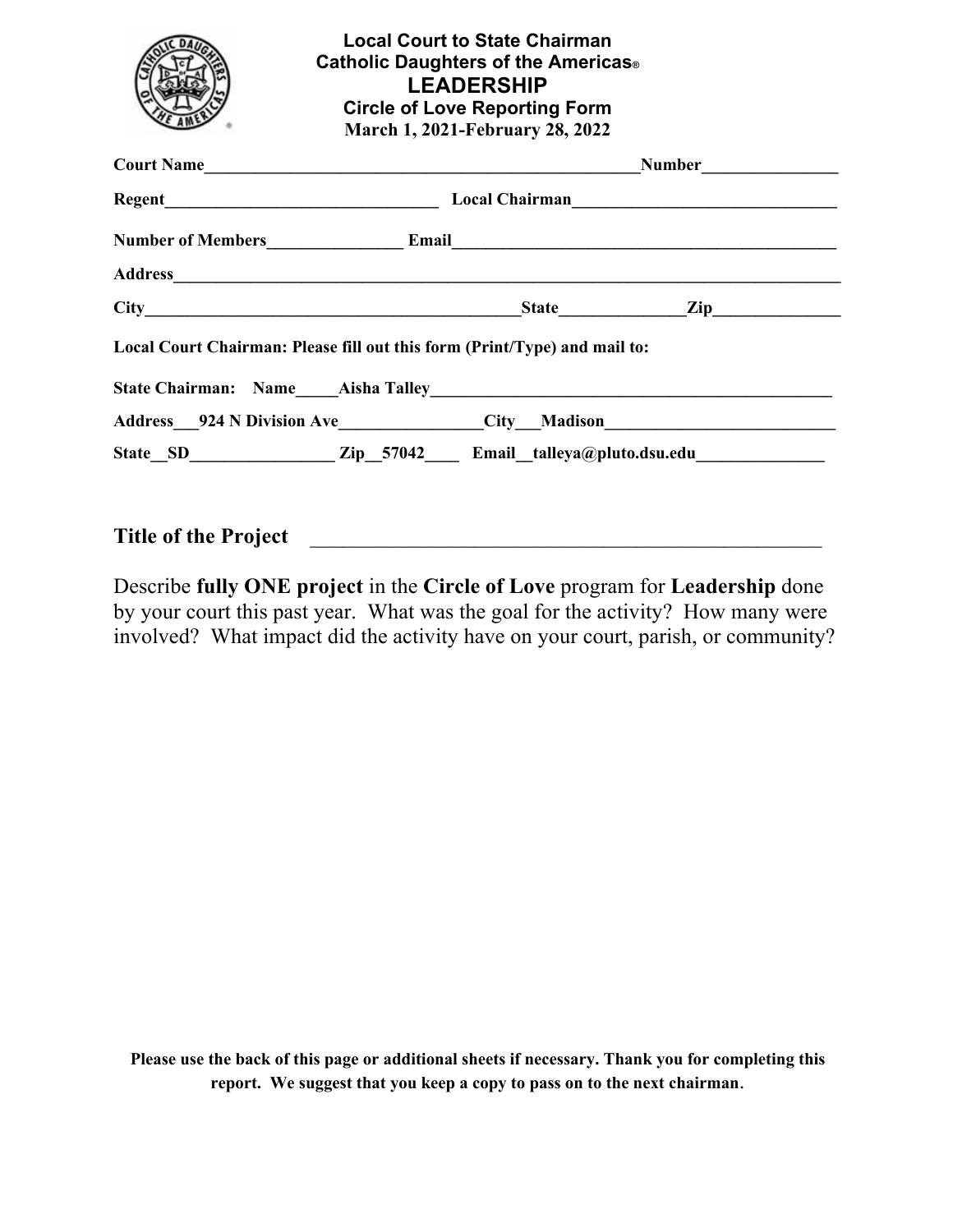|                             | <b>Local Court to State Chairman</b><br>Catholic Daughters of the Americas <sup>®</sup><br><b>FAMILY</b><br><b>Circle of Love Reporting Form</b><br>March 1, 2021 – February 28, 2022 |
|-----------------------------|---------------------------------------------------------------------------------------------------------------------------------------------------------------------------------------|
|                             |                                                                                                                                                                                       |
|                             |                                                                                                                                                                                       |
|                             |                                                                                                                                                                                       |
|                             |                                                                                                                                                                                       |
|                             | $City$ $Zip$ $Zip$ $Iip$                                                                                                                                                              |
|                             | Local Court Chairman: Please fill out this form (Print/Type) and mail to:                                                                                                             |
|                             | Address__48508 227th St_________________________City___Flandreau ________________                                                                                                     |
|                             | State SD Zip 57028 Email gloriak@iw.net                                                                                                                                               |
| <b>Title of the Project</b> |                                                                                                                                                                                       |

Describe **fully ONE project** in the **Circle of Love** program for **Family** done by your court this past year. What was the goal for the activity? How many were involved? What impact did the activity have on your court, parish, or community?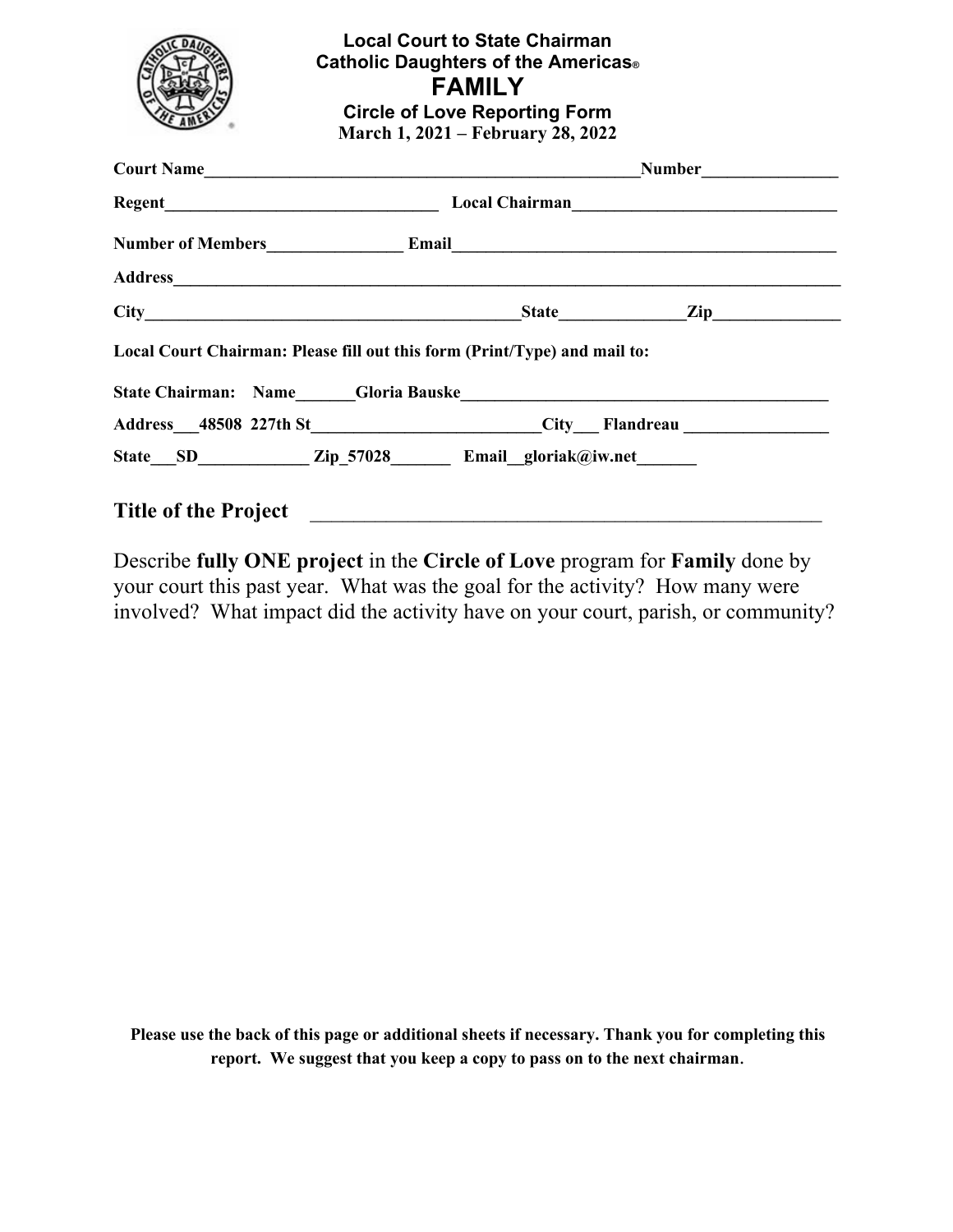| Local Court Chairman: Please fill out this form (Print/Type) and mail to:                            |
|------------------------------------------------------------------------------------------------------|
|                                                                                                      |
| Address_____1491 480th Ave______________________City___Milbank__________________                     |
| State __SD ______________Zip __57252 _________ Email _bernice_cizadlo@hotmail.com __________________ |
|                                                                                                      |

Describe **fully ONE project** in the **Circle of Love** program for **Quality of Life**  done by your court this past year. What was the goal for the activity? How many were involved? What impact did the activity have on your court, parish, or community?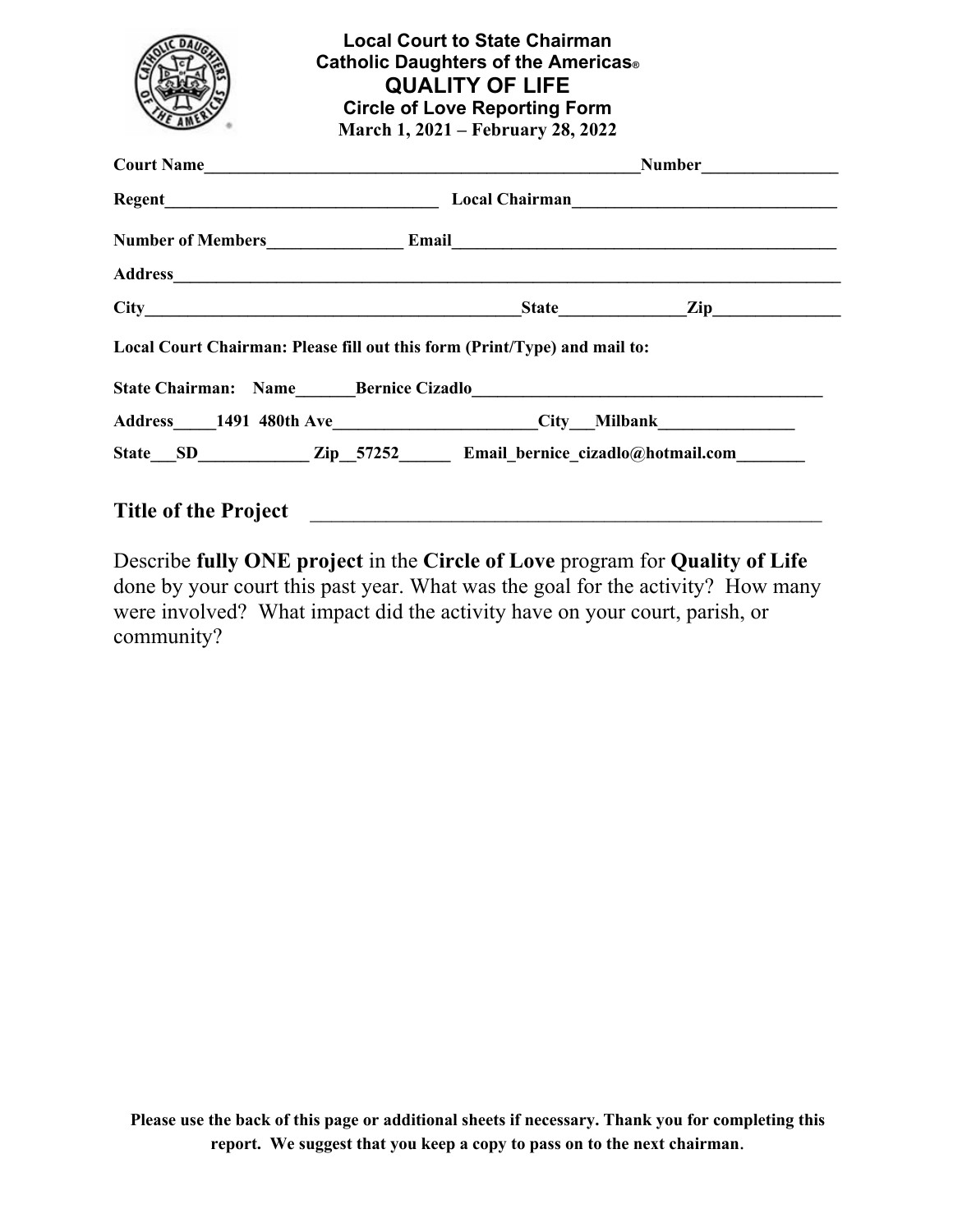

**Local Court to State Chairman Catholic Daughters of the Americas® SPIRITUAL ENHANCEMENT Circle of Love Reporting Form March 1, 2021 – February 28, 2022**

| Court Name |                                                                                   | Number |  |  |  |
|------------|-----------------------------------------------------------------------------------|--------|--|--|--|
|            |                                                                                   |        |  |  |  |
|            | Number of Members<br><u>Email</u><br>Email                                        |        |  |  |  |
|            |                                                                                   |        |  |  |  |
|            |                                                                                   |        |  |  |  |
|            | Local Court Chairman: Please fill out this form (Print/Type) and mail to:         |        |  |  |  |
|            | Address__1310 W 2nd St________________________City__Redfield_____________________ |        |  |  |  |
|            | State SD Zip 57469 Email fuegenpatty@gmail.com                                    |        |  |  |  |
|            |                                                                                   |        |  |  |  |

Describe **fully ONE project** in the **Circle of Love** program for **Spiritual Enhancement** done by your court this past year. What was the goal for the activity? How many were involved? What impact did the activity have on your court, parish, or community?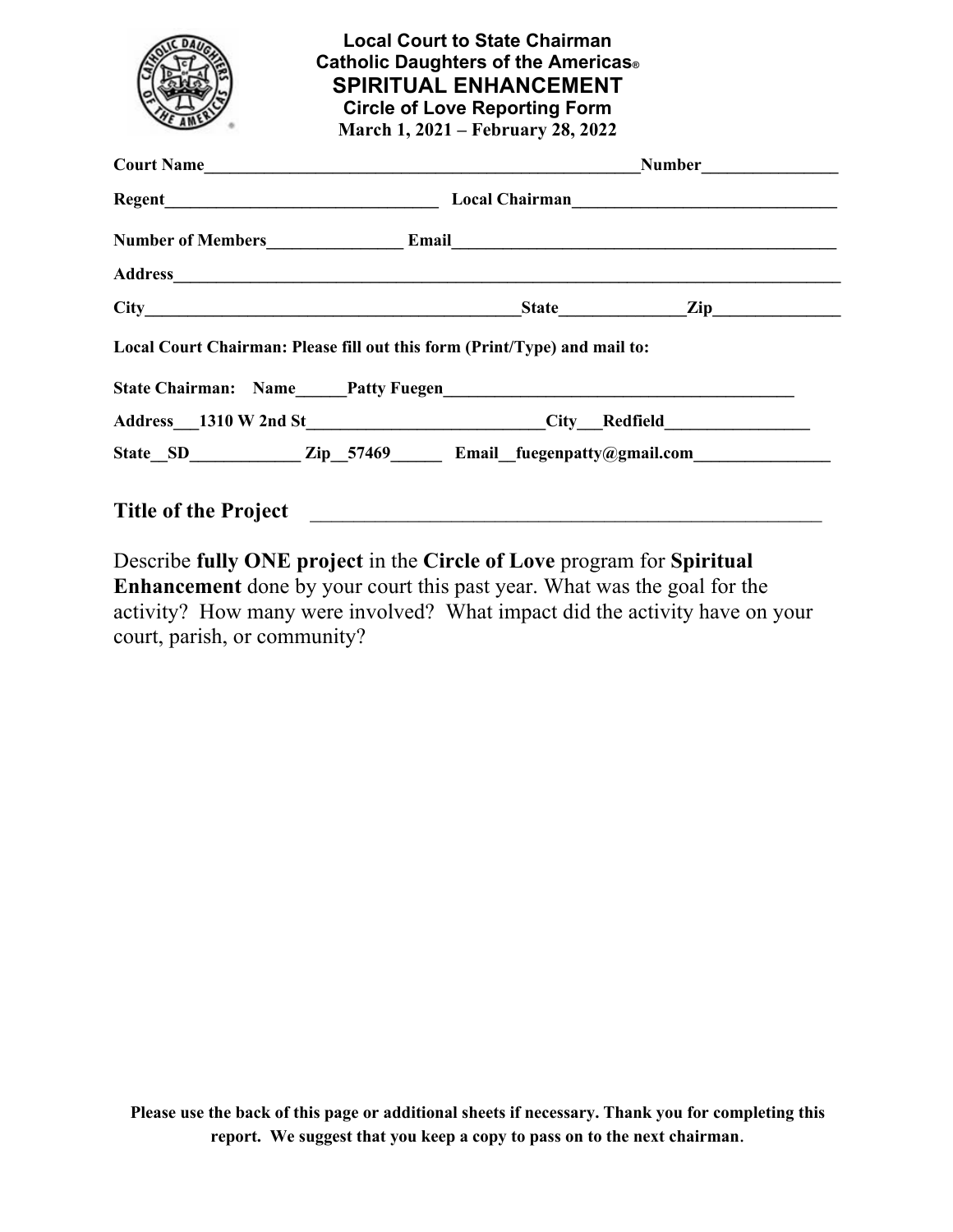

## **Local Court to State Chairman Catholic Daughters of the Americas® EDUCATION Circle of Love Reporting Form March 1, 2021 – February 28, 2022**

| Court Name                                                                                                                                              |                                          |  |  |  |  |
|---------------------------------------------------------------------------------------------------------------------------------------------------------|------------------------------------------|--|--|--|--|
|                                                                                                                                                         | Local Chairman<br><u> Local Chairman</u> |  |  |  |  |
|                                                                                                                                                         |                                          |  |  |  |  |
|                                                                                                                                                         |                                          |  |  |  |  |
|                                                                                                                                                         |                                          |  |  |  |  |
| Local Court Chairman: Please fill out this form (Print/Type) and mail to:<br>State Chairman: Name Co-Chr Cleo Kast 1001 GranView Dr Beresford, SD 57004 |                                          |  |  |  |  |
|                                                                                                                                                         |                                          |  |  |  |  |
| Co-Chr Deb Bergland 411 West Main St Beresford, SD 57004                                                                                                |                                          |  |  |  |  |
| <b>Title of the Project</b>                                                                                                                             |                                          |  |  |  |  |

## Describe **fully ONE project** in the **Circle of Love** program for **Education** done by your court this past year. What was the goal for the activity? How many were involved? What impact did the activity have on your court, parish, or community?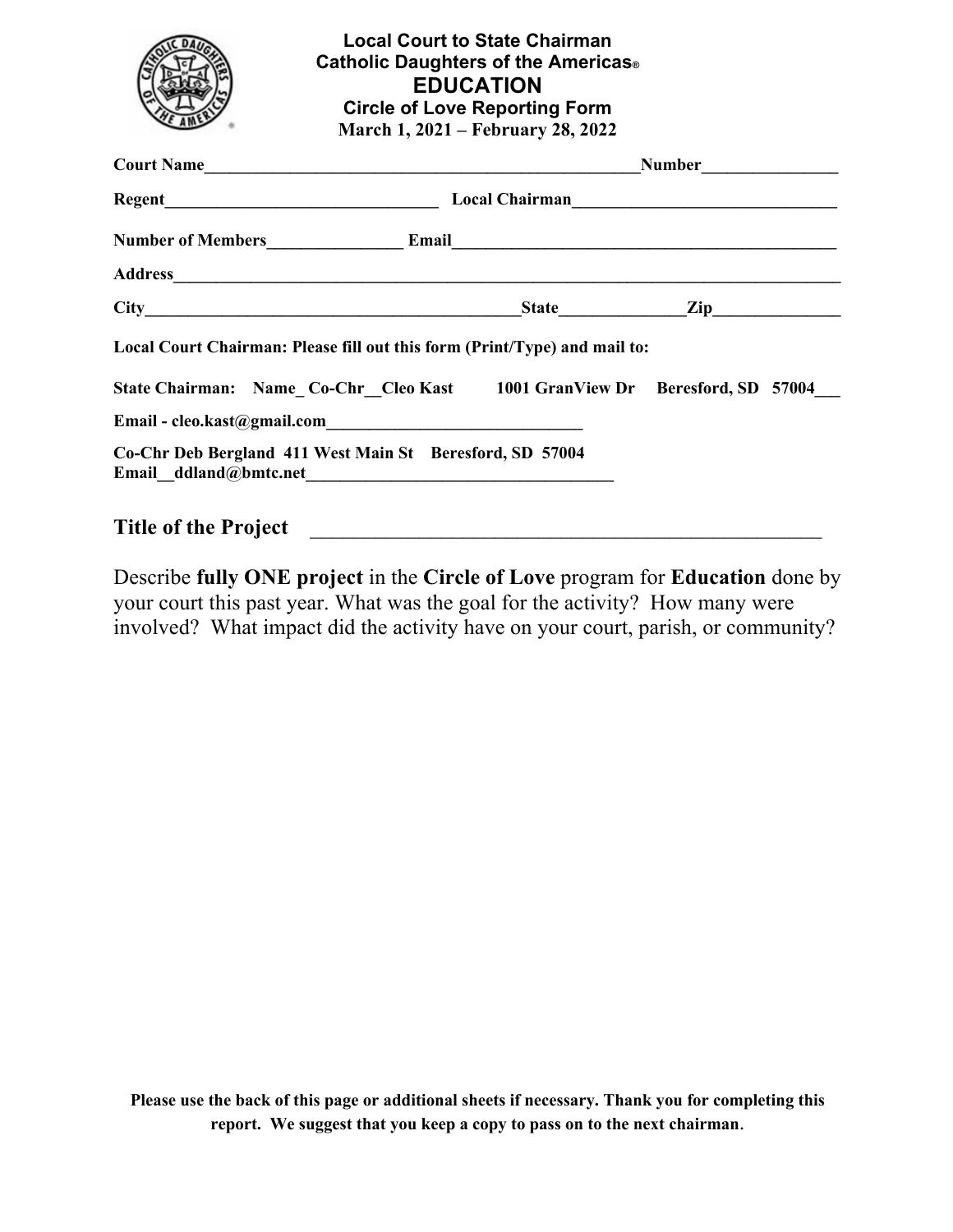|                                                                                  | <b>Local Court to State Chairman</b><br>Catholic Daughters of the Americas <sup>®</sup><br><b>Circle of Love Reporting Form</b><br>March 1, 2021 – February 28, 2022 | <b>LEGISLATION</b> |                          |
|----------------------------------------------------------------------------------|----------------------------------------------------------------------------------------------------------------------------------------------------------------------|--------------------|--------------------------|
|                                                                                  |                                                                                                                                                                      |                    |                          |
|                                                                                  |                                                                                                                                                                      |                    |                          |
|                                                                                  |                                                                                                                                                                      |                    |                          |
|                                                                                  |                                                                                                                                                                      |                    |                          |
|                                                                                  |                                                                                                                                                                      |                    | $City$ $Zip$ $Zip$ $Iip$ |
| Local Court Chairman: Please fill out this form (Print/Type) and mail to:        |                                                                                                                                                                      |                    |                          |
| Address___2600 E 33rd St__________________City_Sioux Falls, ____________________ |                                                                                                                                                                      |                    |                          |
| State____SD______________Zip_57103__________Email___mary.althoff@gmail.com______ |                                                                                                                                                                      |                    |                          |
| <b>Title of the Project</b>                                                      |                                                                                                                                                                      |                    |                          |

Describe **fully ONE project** in the **Circle of Love** program for **Legislation** done by your court this past year. What was the goal for the activity? How many were involved? What impact did the activity have on your court, parish, or community?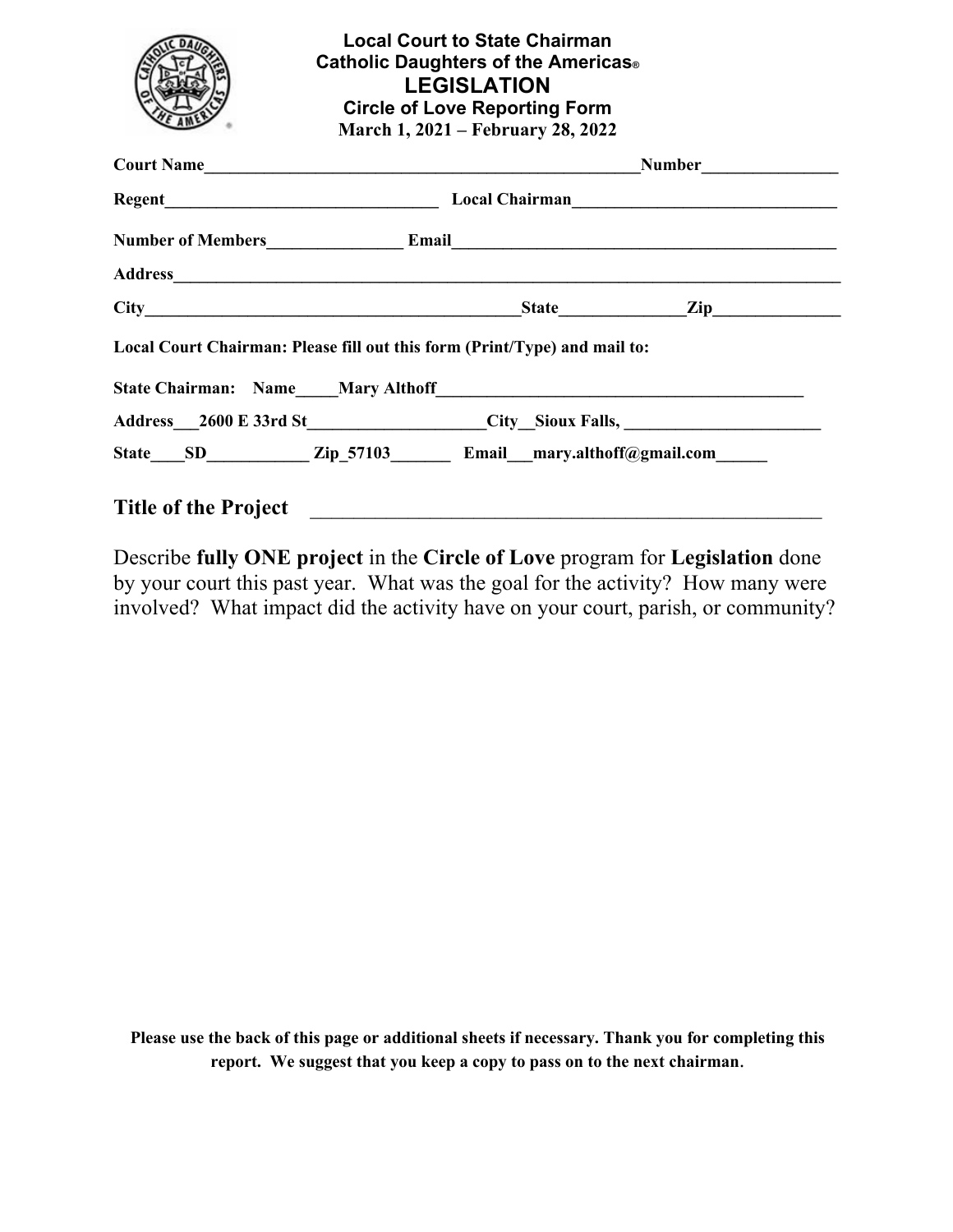|                                                                                  | Catholic Daughters of the Americas <sup>®</sup><br>March 1, 2021 – February 28, 2022 | <b>Local Court to State Chairman</b><br>YOUTH / JCDA<br><b>Circle of Love Reporting Form</b> |  |  |
|----------------------------------------------------------------------------------|--------------------------------------------------------------------------------------|----------------------------------------------------------------------------------------------|--|--|
|                                                                                  |                                                                                      |                                                                                              |  |  |
|                                                                                  |                                                                                      |                                                                                              |  |  |
| Number of Members<br><u>Email</u>                                                |                                                                                      |                                                                                              |  |  |
|                                                                                  |                                                                                      |                                                                                              |  |  |
| $City$ $Zip$ $Iip$ $Iip$                                                         |                                                                                      |                                                                                              |  |  |
| Local Court Chairman: Please fill out this form (Print/Type) and mail to:        |                                                                                      |                                                                                              |  |  |
|                                                                                  |                                                                                      |                                                                                              |  |  |
| Address___1601 S Campbell Trail_______________City__Sioux Falls_________________ |                                                                                      |                                                                                              |  |  |
|                                                                                  |                                                                                      |                                                                                              |  |  |
| Part I: YOUTH                                                                    |                                                                                      |                                                                                              |  |  |
| <b>Title of the Project</b>                                                      |                                                                                      |                                                                                              |  |  |

Describe **fully ONE project** in the **Circle of Love** program for **Youth** done by your court this past year. What was the goal for the activity? How many were involved? What impact did the activity have on your court, parish, or community?